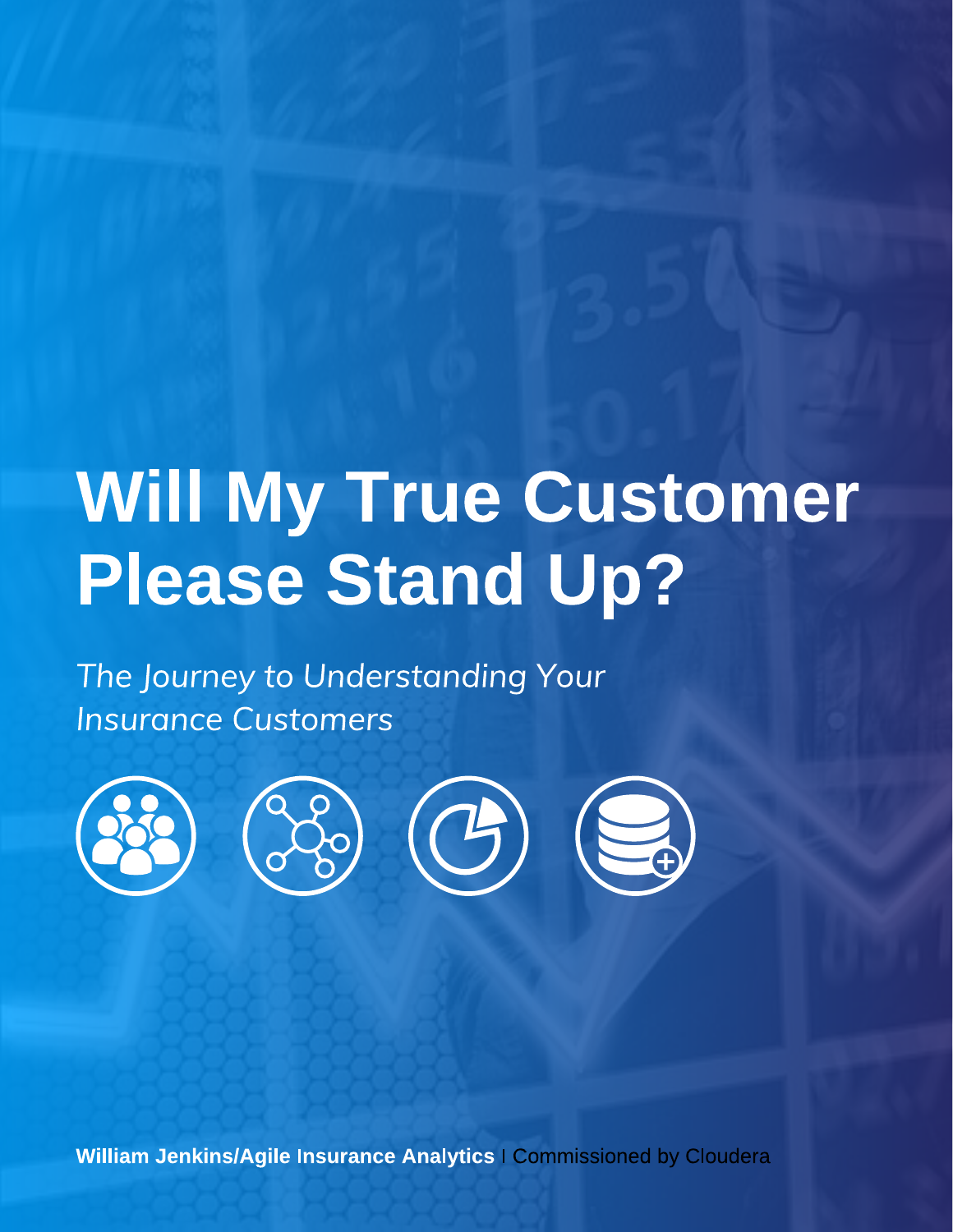# TABLE OF CONTENTS

| <b>I.</b> Executive Summary                                   | 3  |
|---------------------------------------------------------------|----|
| <b>II.</b> The Quest to Understand Your Customers             | 3  |
| III. The Advent of Data Proliferation                         | 6  |
| IV. "Getting to Know Thy Customer"                            | 7  |
| V. So Why is Insurance Still Playing Catchup?                 | 9  |
| VI. Areas of Opportunity for Carriers                         | 11 |
| VII. Important Steps to Take Now                              | 14 |
| <b>VIII.</b> Powering the Digital Transformation in Insurance | 15 |
| IX. Footnotes                                                 | 17 |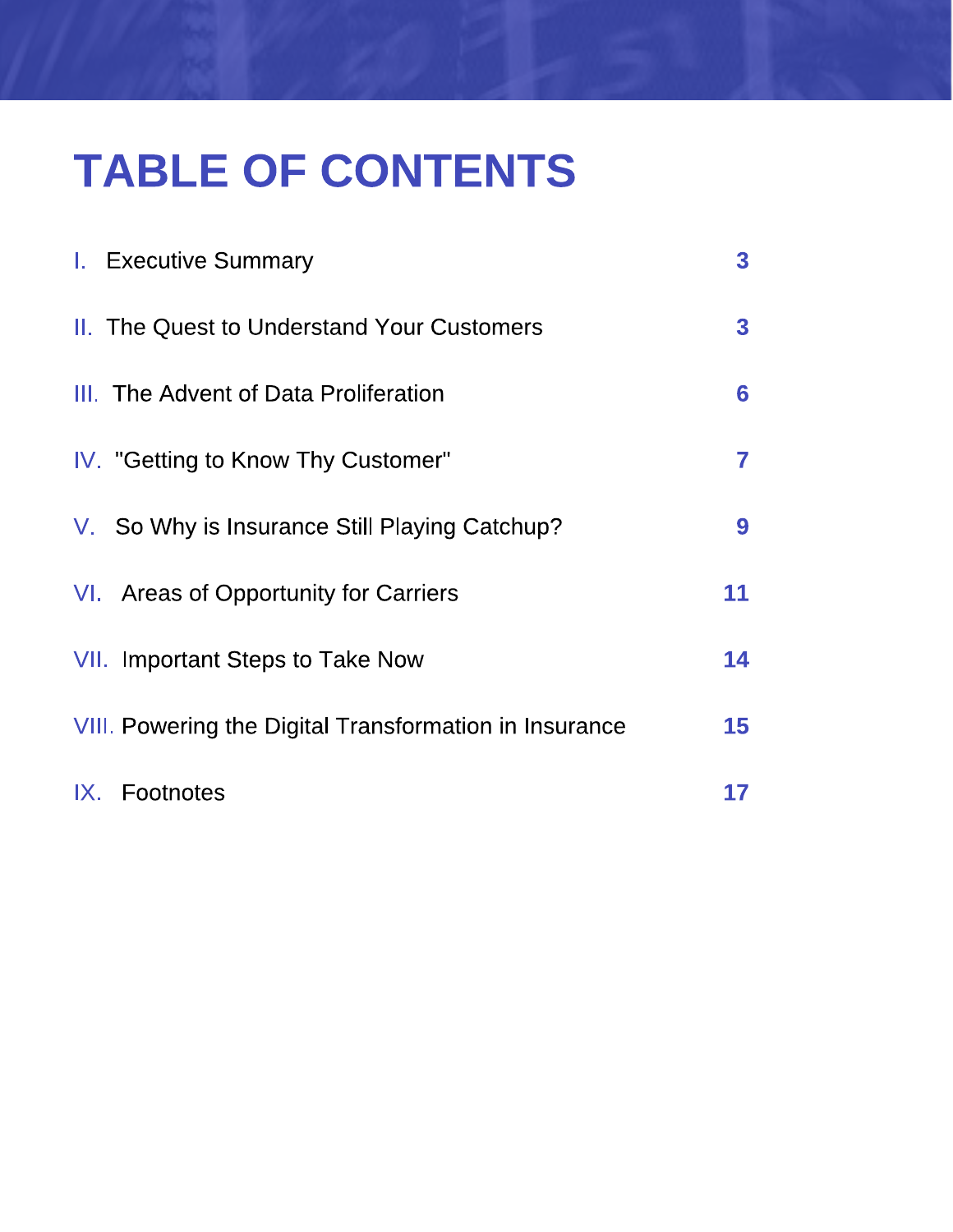### **Executive Summary**

*Companies are now recognizing that customer service, communication and personalization – the key tenets of any customer experience – are the major components to profitability and growth. So, what does it mean for an insurance carrier to be customer-centric today?*

*The ability to quickly and efficiently respond to customer needs? To understand who their customers are and which products they require? To know which customers are profitable – and which ones are not? Or how best to communicate and build better relationships with their customers?*

*All of these questions are but pieces of the much larger 360-degree customer view. And getting to that perspective has been challenging – and somewhat elusive. But two things are changing that – the rise of technology and the increased availability – and use of -- data.*

*This paper attempts to map out a more efficient customer journey for insurance carriers. Yes, it points out some of the gaps and hurdles of better understanding your customer. But it also helps to shine a spotlight on critical steps and activities that can help drive customer knowledge, increase customer satisfaction and grow profitable relationships.*

# **The Quest to Understand Your Customers**

The on-going pursuit by insurance carriers to achieve profitable growth continues to be an uphill battle as the opportunities for growth become more and more competitive and challenging. In the US, UK and EU, the market is saturated and mature. In other parts of the world, markets can be more difficult to penetrate because the economic, business and regulatory climates are complex, fluid and everchanging.

Insurers are being forced to face new trends that impact the way they engage with their customers. These trends involve digital, technological and social changes – trends that continue to impact an organization's ability to compete and survive in today's competitive marketplace.

Some of these trends include: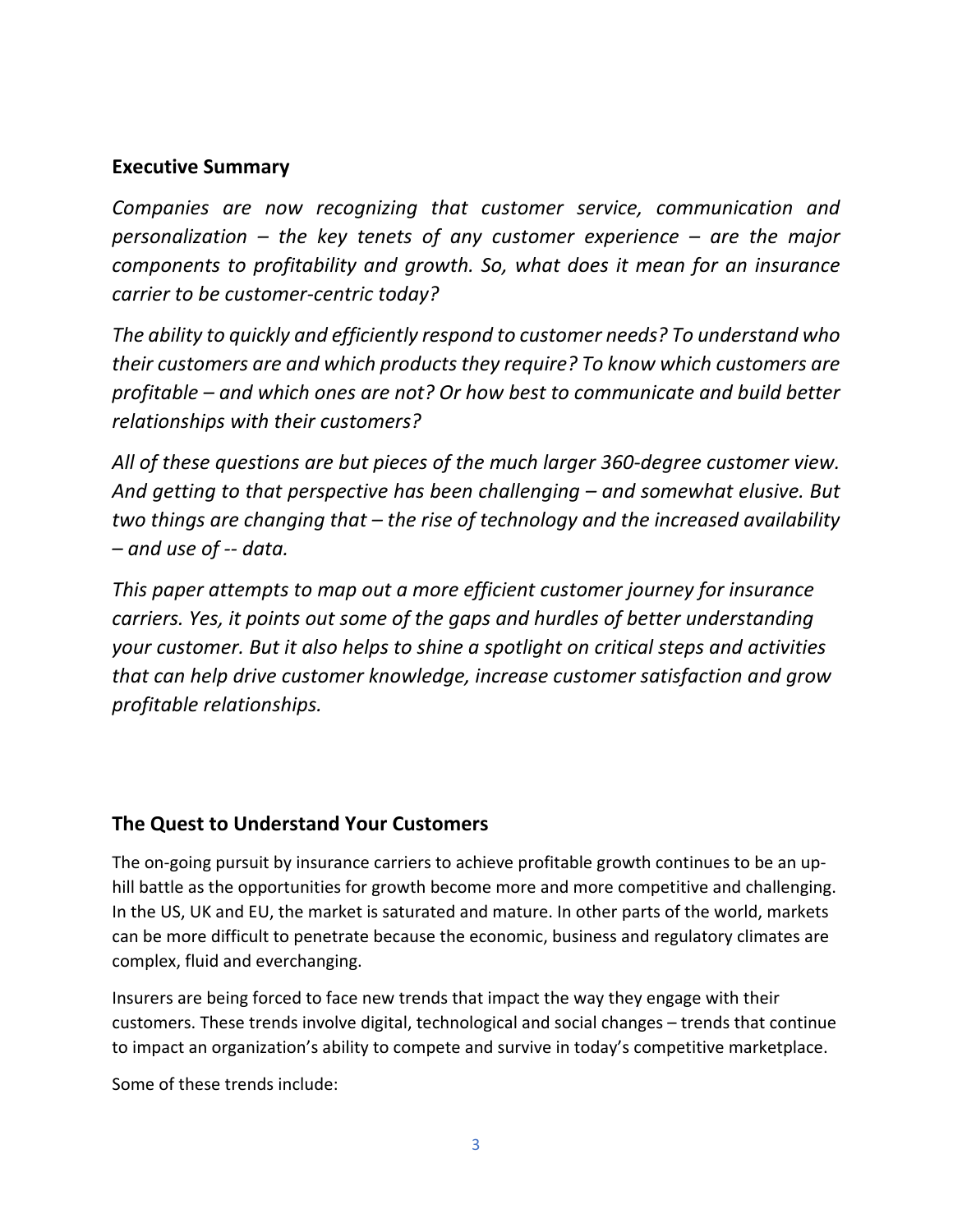#### *Changing Demographics*

Consumers have become accustomed to a personal, relevant and seamless experience in their business transactions. They expect -- if not demand -- easy and quick access to information and high-quality service.

Consumers overall are much more tech-savvy. They look to engage with companies anywhere, any time, and on any device. In the not-too-distant-past, consumers shopped for insurance **primarily** through a third-party (an agent or broker) that helped to guide them through the complexities of an insurance purchase. While many still interact with their insurance provider or advisor, more and more are buying insurance directly on their own.

Shifting demographics are causing greater disruption around the globe as greater numbers of people have begun to move into cities or along coastal areas, sharing living arrangements, or renting housing. (The COVID-19 pandemic may have slowed this trend, but expectations are that it will continue unabated). This changes transportation trends as fewer consumers are buying cars and using bicycles or public transportation to get to their destination. And with emphasis on healthy lifestyles and greater access to medical advances, people are now living longer. All of these changes require insurance carriers to evaluate their products, their services and how they conduct their business.

#### *Advances in Technology*

Easier access to information and shared input from social media channels have empowered customers and prospects to research and compare insurance companies, contracts, prices, and services. They can better understand and evaluate the insurance policies they are purchasing, as well as the companies that are selling them.

Use of mobile technologies (both phones and tablets) continues to grow exponentially. Consider the fact that the use of mobile phones was projected to exceed 16 billion worldwide this year alone (in 2020), an increase of over 8% from 2019. *(1)*

Increased use of Business Intelligence (BI)/Analytics as well as the introduction of Artificial Intelligence (AI) and Machine Learning (ML) are making it possible to enhance key components of the insurance process model. Insurers' use of technologies like telematics, usage- based insurance (UBI), the Internet of Things (IoT) and the cloud are dramatically affecting the insurance value chain from product development to claims adjudication to a carrier's corporate functions.

In effect, consumers are in the "driver's seat" – they have control of their relationships with insurance providers and the freedom to switch carriers with a click of a mouse.

Consider the following statistics: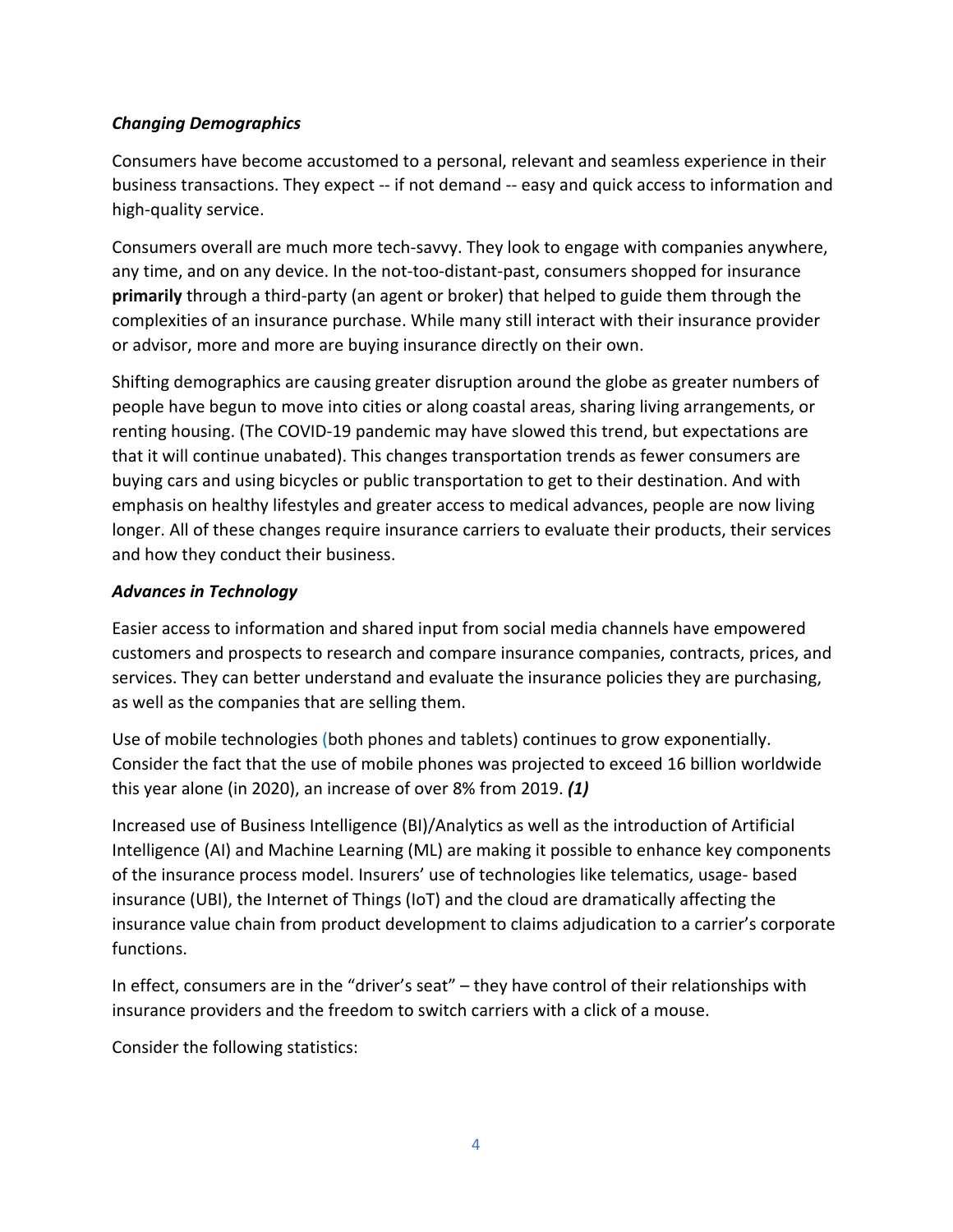- As of March 2019, there were 4,383 million internet users, which accounts for 56.8% of the world's population (*Source: Internet World Stats)*
- \$80 billion has been invested in autonomous vehicle technology over the past three years (*Source: Driverless Media)*
- It has been estimated that by 2025, telematics will encompass up to 30% of the automobile market *(Source: A.T. Kearney)*
- By 2025, more than 80% of organizations are predicted to have migrated to the cloud, hosting and co-location services (*Source: Computerwold UK).*
- Estimates are that by 2025, half of all US households will be "connected" via integrated IoT-enabled monitoring and control solutions
- IoT revenue is expected to reach \$3 trillion by 2025 (*Source: Aria Systems)*
- By 2021, AI augmentation is forecast to bring in \$2.9 trillion in business value and free up 6.2 billion hours of worker productivity *(Source: Attunity)*
- There are now 1.35 million tech startups globally (*Source: Get2Growth)*

The on-going use of sensor gathering information by way of IoT has added to a company's ability to enhance its customer information. It is estimated there will be 21.5 billion IoT devices by the year 2025 *(2);* devices ranging from smart phones to washing machines (devices equipped with chips to gather and communicate data over a network). A look at how some of these "data collecting" devices are being used today is outlined below.

#### *The Connected Car*

Telematics and usage-based insurance is having a major impact on auto risk assessment and pricing. Many newer vehicles now have the power of 20 personal computers and can process up to 25 gigabytes of data an hour. *(3)* It is estimated that by 2025, telematics will encompass up to 30% of the automobile insurance market. In addition, technological features such as advanced driver-assisted systems, semi-autonomous or autonomous vehicle technologies, and technologies for recovering stolen vehicles will be integrated into half of the cars on the road**.**  *(4)*

These advances in automobile technologies have already begun to impact the frequency and severity of accidents via loss reduction, which in turn impacts premiums. Experts point out, however, that these advantages are commensurate with the telematics adoption rate. Today, telematics adoption rates hover around 20% in the U.S.; and the UBI adoption rate is more dismal at just 6% today**.** *(5)*

#### *The Connected Home*

Estimates developed by A.T. Kearney indicate that by 2025, half of all US households will be "connected' via integrated IoT-enabled monitoring and control solutions. Smart devices such as home security cameras and alarms, heater and furnace sensors, and water sensors can provide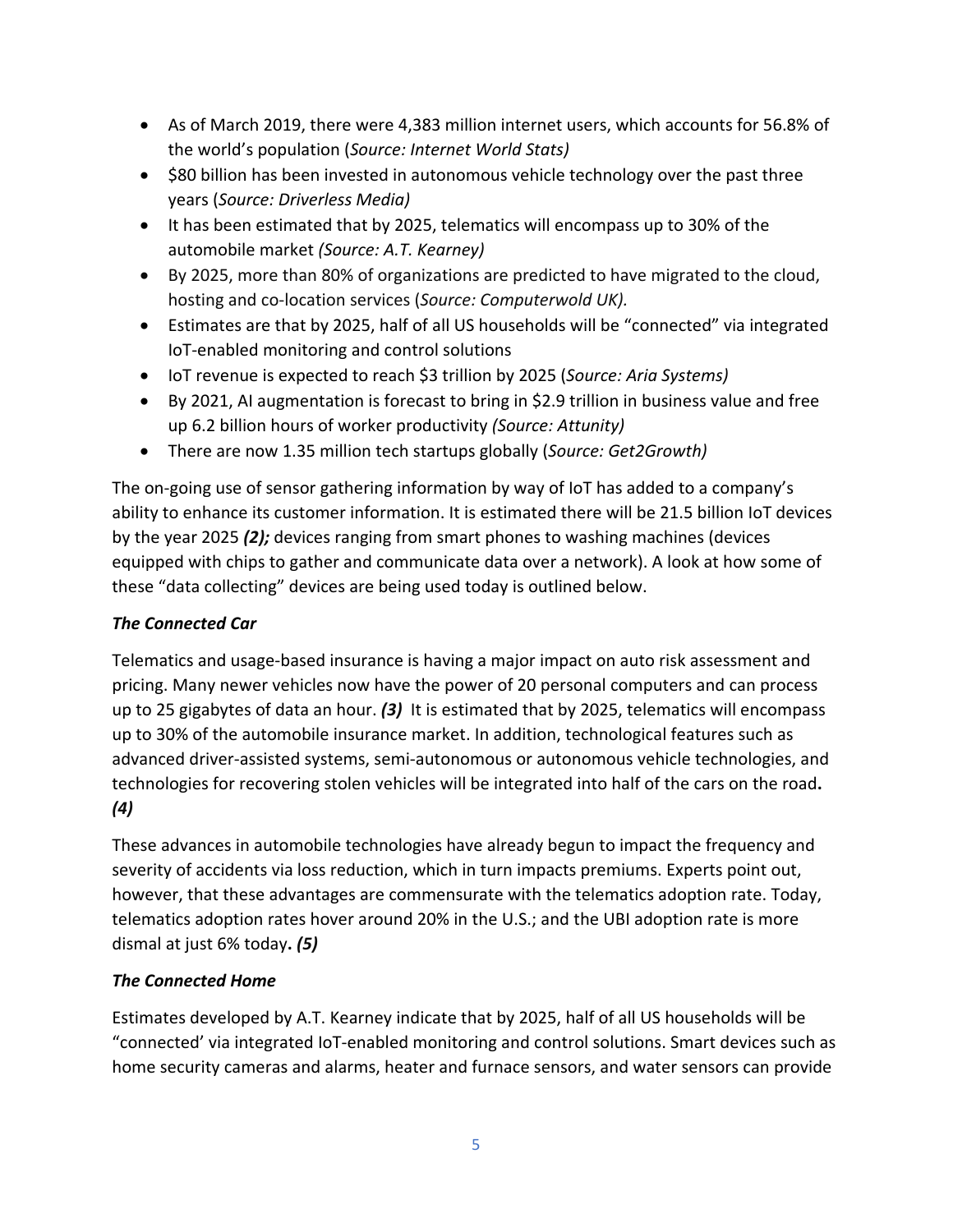immediate warnings of pending accidents to the homeowner thereby allowing claims to be avoided.

Data collected from these sensors can also provide information to insurance carriers for risk evaluation purposes.

#### *The Connected Self*

Wearable devices that report on a wearer's physical or emotional health have been growing in popularity. These devices are being used to monitor an individual's health status and lifestyle habits by both life and health carriers. Consumers can now record how many steps they've taken, monitor their pulse, check blood oxygen levels, and track sleeping habits much more easily.

One insurer, John Hancock, sought to obtain data from policyholders who agreed to wear activity "trackers". There is much debate over the use of "wearables", but this growing technology is being used for gathering information about individual lifestyles and behavior.

# **The Advent of Data Proliferation**

These new advances in technology have had a corresponding effect on the amount of data now available to insurance companies. The deployment of these sensors and devices will generate a wealth of data, leading to better decision making by insurers.

With the advent of Big Data, insurance carriers are ingesting more data than they are (currently) able to use or even know how to use. The availability of data is daunting. It has been reported that 90% of the world's data has been generated in the last couple of years *(Source: Attunity).* And the data proliferation trend is increasing. The variability in this data is also overwhelming - unstructured text, photos, images, social media streams - they are all valuable sources of information. With the advent of cloud storage, insurance carriers are now able to better manage this significant wealth of data better than before.

The global cloud computing market size is expected to grow from \$371.4 billion in 2020 to \$832.1 billion by 2025 (Source: Global Newswire).

#### *New Entrants/New Threats*

An additional risk to insurers comes from new competitors in the insurance marketplace. Many of these potential competitors are customer-centric organizations like Amazon, Google and Walmart -- companies that have discussed very publicly about becoming a player in the insurance space. These customer-centric organizations have built rich, valuable customer knowledge bases. In turn, that knowledge has enabled them to create strong customer insights and relationships with simple but strong tech-enabled processes. Surveys have revealed that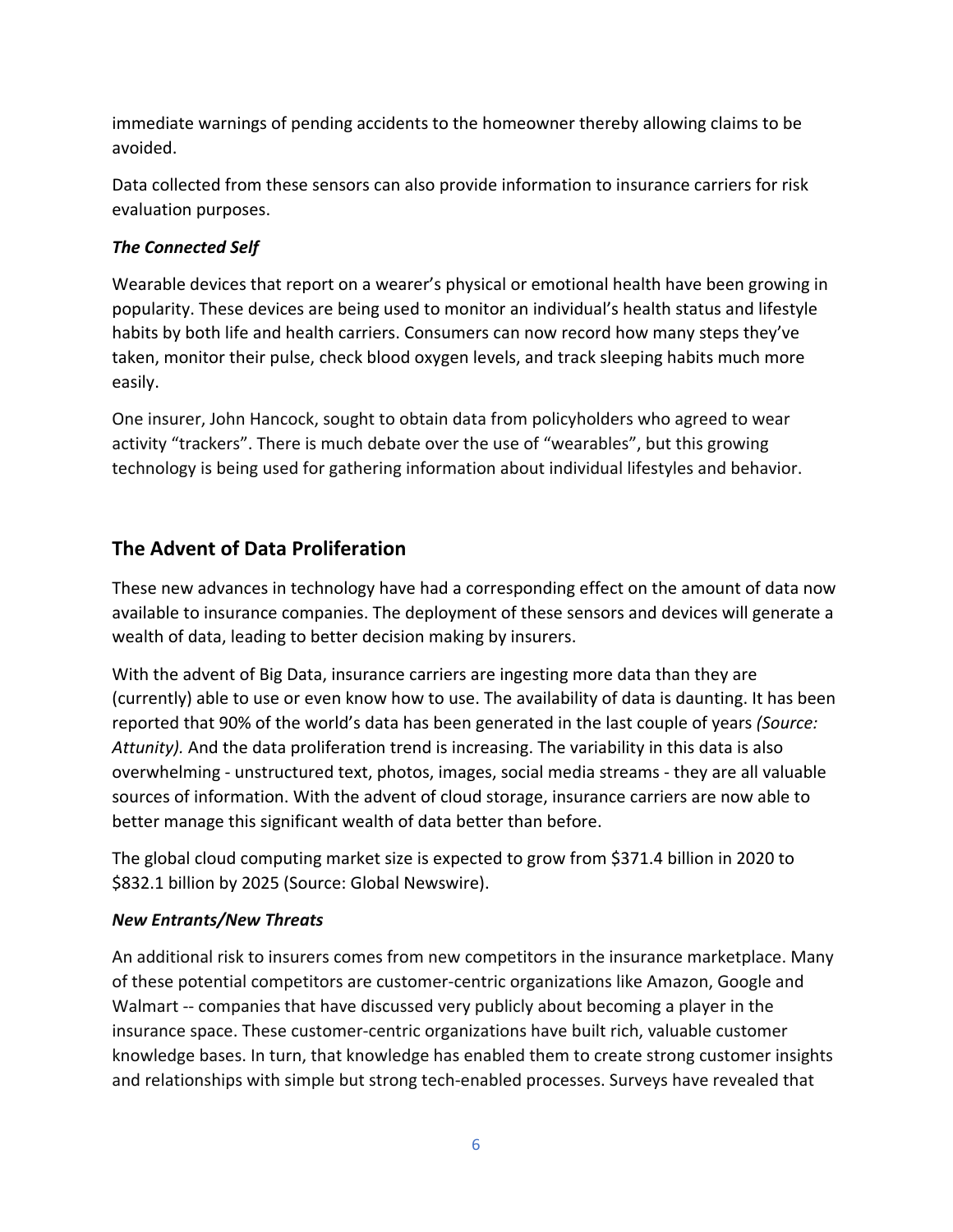insurance customers would be very willing to purchase insurance (personal lines) from one of these internet/digital savvy customer-centric organizations. *(6)*

These new competitors place further pressure on insurers to move much more aggressively into the digital world in order to better respond to customer expectations.

#### **An Insurance Company's Differentiator**

Insurance market differentiation has historically involved the carrier's ability to excel in one of the following areas: price, product or service. In today's rapidly changing marketplace, a carrier's differentiator in any of these areas can be eliminated in a matter of months.

What can a carrier do to truly stand out?

The answer is the ability to use today's wealth of data to become more customer centric. It is the ability to "Know Thy Customer".

A recent survey of over 100 global insurance company CEOs by PWC revealed that the number one objective of these CEOs was to "get closer to their customers and to better understand their evolving needs." The key for accomplishing this objective was the ability to connect with customers in an intuitive, proactive and trusted manner*. (7)*

**It should be noted, however, that what an insurer knows about their customer is still focused on understanding an individual's risk factors rather than the customer and their needs.**

**In effect, it's the ability to move a marketing strategy from "pushing" products to all constituents to serving up personalized insurance products and services that are truly needed and wanted by the individual customer.**

# **"Getting to Know Thy Customer"**

What does it mean to better understand your customer and provide an excellent customer experience? There are three (3) levels in which insurers view their customers:

- *Individual View:* as a single policyholder where other internal data in NOT linked to this individual
- *Account View:* as a single policyholder but integrating all the internal data with this policyholder including policy, claims, billing, customer service, etc.
- *360 Degree View:* a view of the customer connecting internal and external data from many touch points understanding customer sentiment, behavior, social-economic stature, and where the individual is in his/her life journey.

In addition, it is helpful to view the customer over time. This includes: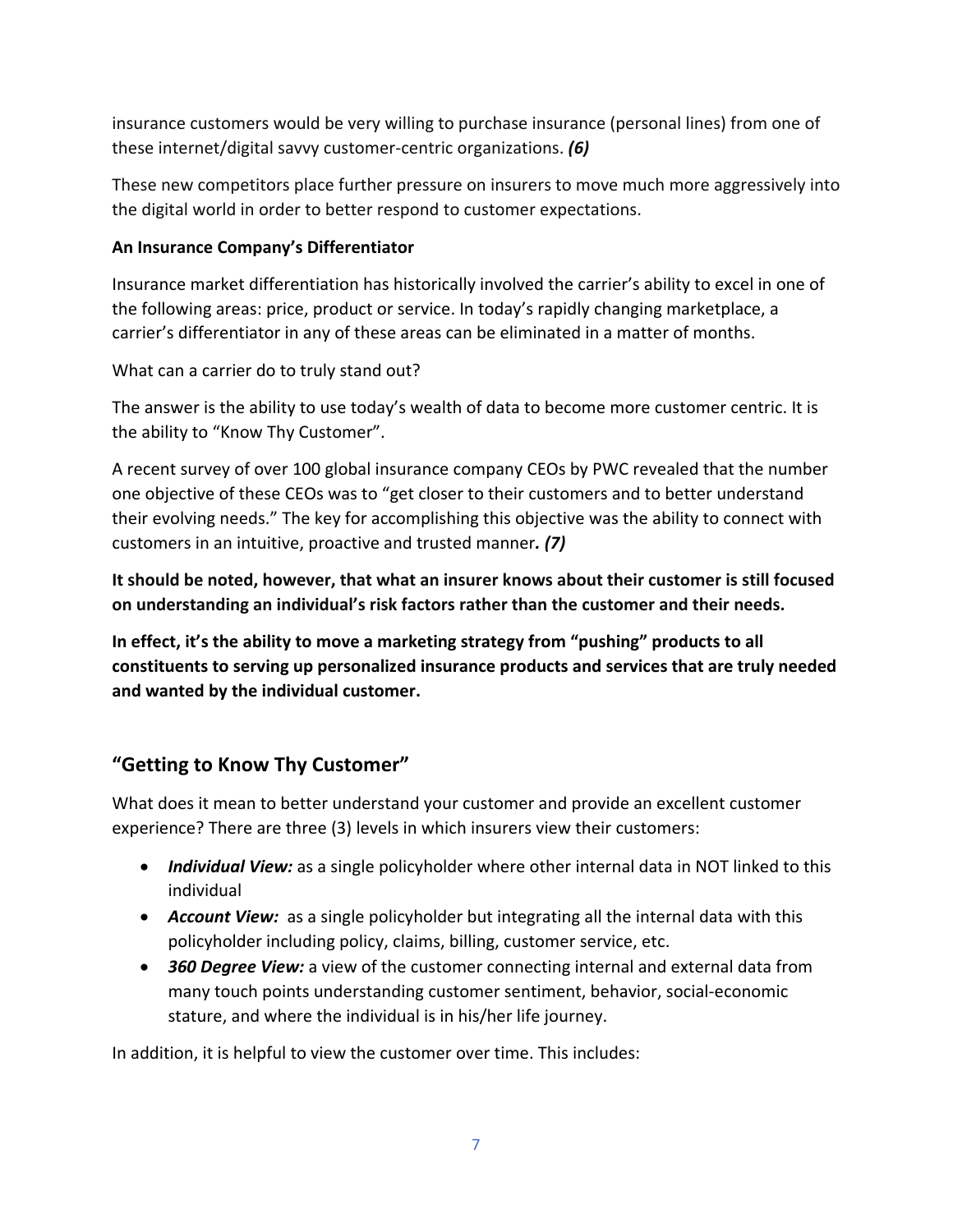- *Understanding the Past:* data that illustrates how the customer has interacted with the company and its products and services previously. It is also common practice for an insurer -- as part of its new business risk evaluation process -- to inspect an insured's loss history experience with a previous carrier.
- *Understanding the Present:* data that evaluates a customer's behavior patterns and highlights where the customer is in the buying cycle.
- *The Future:* past and present data that helps to "map" a potential future relationship and create a plan to address customer needs. This requires a carrier's ability to leverage data from various touchpoints (internal and external) to create a 360-degree view of the customer. This includes social and economic data, purchasing and life cycle behaviors, sentiment and/or attitude toward the company, payment preferences, and more.

There are two other numerical measures that a company should calculate to better understand its customer and the relationship the customer currently has with the company. These are understanding the "Customer's Lifetime Value" (LTV) and the "Cost of Acquisition" (CAC) for the customer.

- LTV is a measure that defines the total revenue a business can reasonably expect from a single customer account. It considers a customer's revenue value and factors in the predicted future relationship between the customer and the company. In other words, it projects the value of a customer to the company over the life span of the customer.
- CAC is a metric used to determine the amount of money the company has spent on acquiring the customer. These expenses include marketing, salaries, etc.

These two calculations are used together to identify the true "worth" of the customer, and to identify which customers possess the highest LTV to the company – and are most important to retain.

#### **Benefits of Knowing Thy Customer**

This type of information allows the insurance company to better address their customers' needs, to better understand which are the best target segments, and to identify when and how to engage the customer. Understanding a customer's needs and wants provides a host of benefits:

- *Customer loyalty:* With growing market competition and the insurance customers' increased propensity to switch insurers, carriers want – and need to -- earn brand loyalty. Loyal customers often become terrific advocates for the carrier – sharing their positive opinions with friends and followers while espousing the benefits of the company's customer service.
- *Better Customer Retention:* It's a long-accepted fact that keeping a customer is much more profitable than acquiring a new customer. In most cases, customers leave companies when they have had a disappointing experience, or their needs were not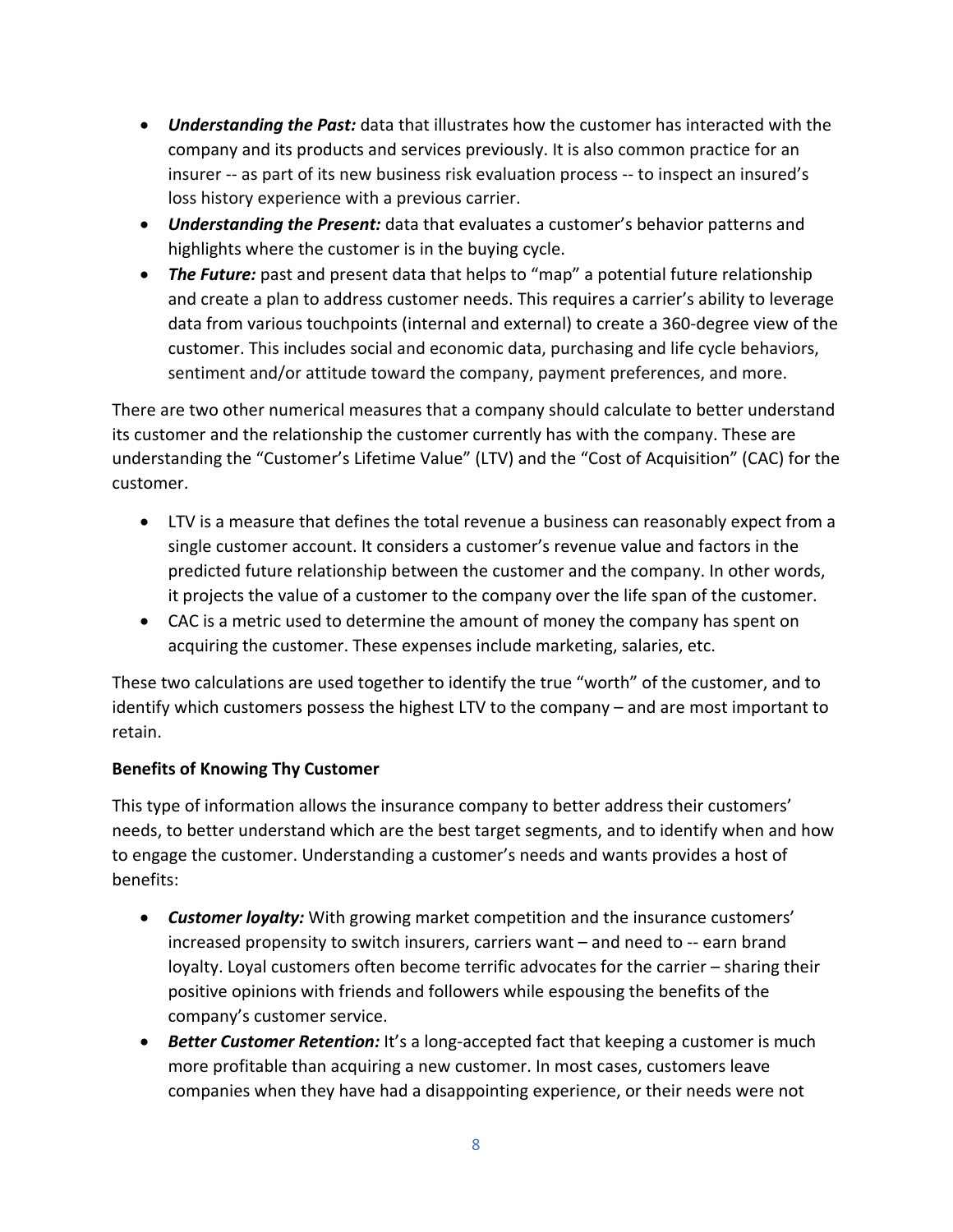met. Using data to detect the signals of potential defection and reacting accordingly is key to increasing a carrier's retention rate. This in turn, can have a significant benefit on a company's bottom line.

• *Increased Wallet Share:* Happy customers mean more business, expanding products and services from the company. Period.

# **So Why is Insurance Still Playing Catchup?**

Insurance carriers have access to all the technologies and data sources that are needed to better understand their customers and provide a "valued" customer experience. So, what have been the main barriers keeping insurance carriers from advancing their digital transformation and becoming more customer-centric?

Gartner suggests that only a third of insurance companies have a complete account view of their customers. Forrester suggests that only 2% of insurers have a 360-degree view of their customer base and less than 10% of all companies understand how to use a 360-degree view for growth and profitability. In essence, very few carriers can answer basic business questions such as:

- Who are our most profitable customers (policyholder and distributors) and what are the characteristics of these profitable customers?
- What products best match our customer segments?
- Are our marketing programs and expenditures achieving any benefit, and for what customer segment(s)?
- Who should we be marketing to and what products or services would appeal to them?

There are a number of other transformational "inhibitors." These include:

#### *Inhibitor #1: Legacy System Issues*

Insurers continue to be hampered by legacy processing systems that are predominantly policycentric systems -- not customer- or account-centric systems. These systems have been designed for specific products or lines of business, possess data that is stored in silos, and do not have the capability of viewing customers across all business lines. In many cases, these systems are not capable of sharing customer information. And these systems do not offer the granularity (of data) that companies need to understand their customers and/or undertake detailed customer analysis.

While insurers still strive to create a single, centralized data warehouse, a study undertaken by The Data Warehouse Institute (TDWI) indicated that companies from all industries possess on average five (5) customer management repositories. This includes data silos for marketing, sales, financial services, operations, and customer services -- all enabled by separate technology stacks, interfaces, timing and speed of delivery. *(8)*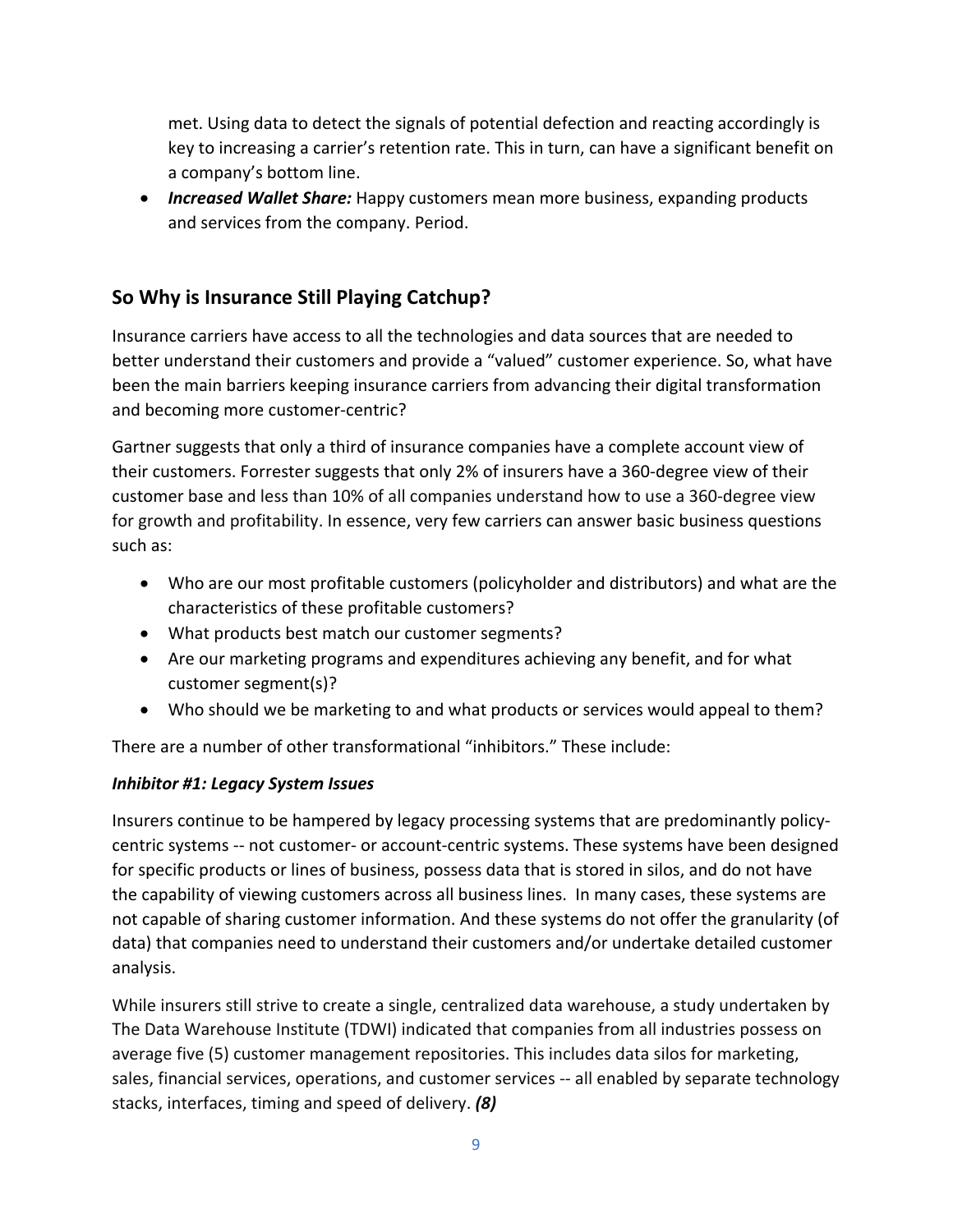#### *Inhibitor #2: Lack of Investment and Management Focus*

It is no surprise that insurance companies have been slow in investing in critical advancements such as cloud computing, analytics, and big data. Concern is often raised around the cost of these technology solutions, as well as the ability to identify and articulate a return on these types of investments.

This is also true of carrier reluctance in paying for the talent and skills that are necessary to run these data-related solutions, systems and processes. **(9)** PWC's 17<sup>th</sup> Annual Insurance CEO Survey revealed that less than 40% of insurers have taken steps to upgrade talent, technology, data analytics and innovation capabilities to move their organizations into the digital economy. PWC's 2020 CEO insurance CEO survey indicated that 85% of these CEO's felt that their companies did not have the necessary technological capabilities to compete. *(10)* Lack of investment in data related technologies and skills has been the result of these factors:

- A risk-adverse culture
- The inability to show needed ROI for data-related projects and purchases
- The main insurance business driver of cost cutting/cost efficiency
- The industry's belief that data is the responsibility of IT. In reality, insurers need to view data as a corporate asset to be managed as such.

#### *Inhibitor #3: Changing Business Models*

In today's world of continuing transformation, insurers need to adjust from a reactive stance to a preventative business model. This includes the ability to set key priorities and action plans that are driven by cultural, organizational and strategic alignment.

Just as important is having a data strategy that aligns with the business strategy. With an enterprise data strategy, insurers are more likely to reap the benefits of information that is shared across the enterprise. It helps to eliminate so-called "one-off "data initiatives.

#### *Inhibitor #4: Data, Of Course*

The phrase "data is the new oil" continues to resonate in today's industry and now often gets upgraded to "data is the new water". Identified as one of the most valuable resources of the  $21<sup>st</sup>$  Century, it is the catalyst for running today's businesses. But just as poor-quality data can be destructive to the business itself, bad oil can be damaging to an engine. And we all know what happens when we don't have access to clean water.

This critical area encompasses a number of key factors, including:

#### *Poor Quality Data*

Insurance companies have done a poor job of making sure the data it has is "fit for use". It is true that formal data quality programs already exist at many carriers. But Gartner places insurers at the bottom third of its Data Maturity Model. A Syncsort survey conducted in 2018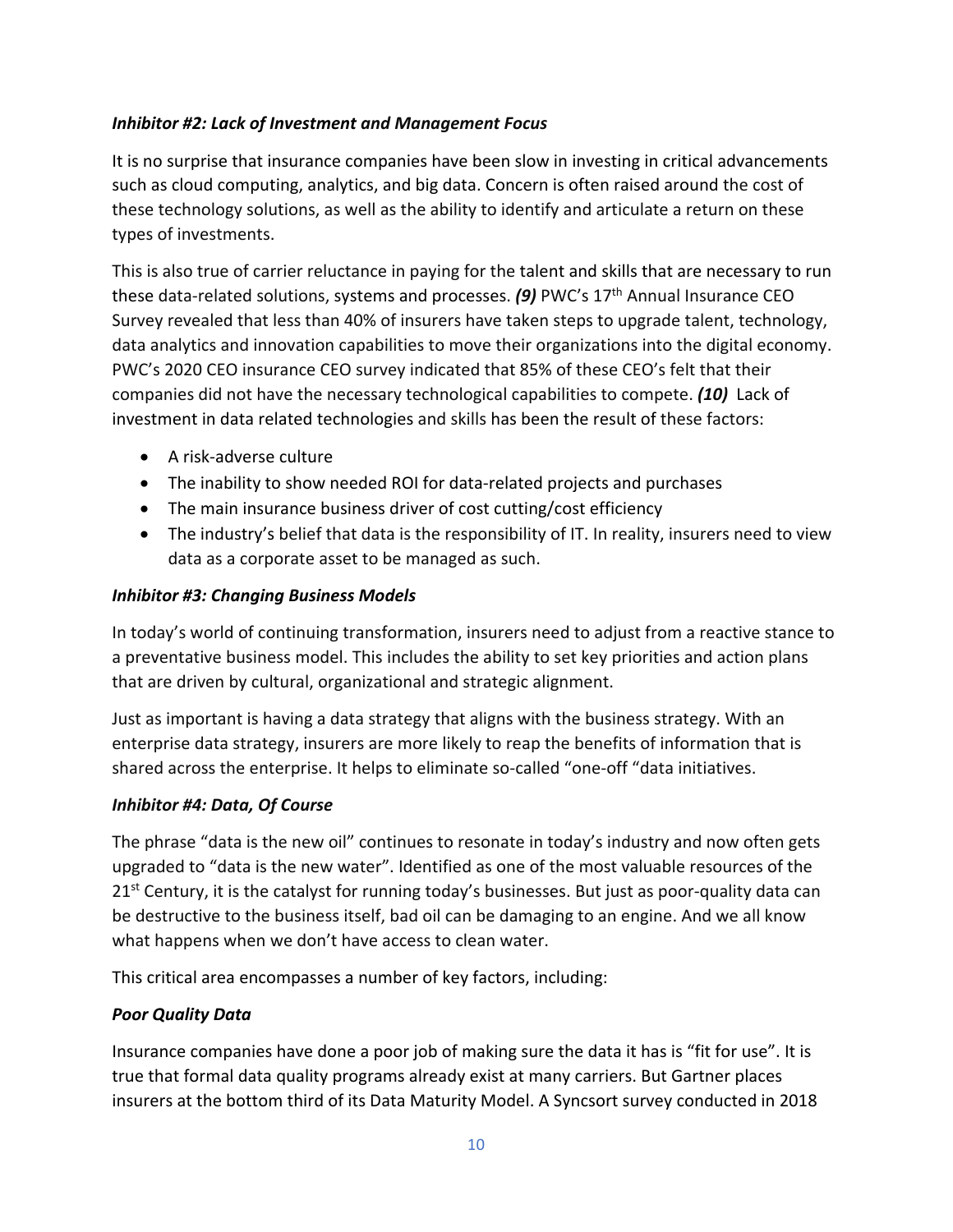revealed that insurers see data governance, data management and data quality as their major challenge for moving the business ahead and complying with regulatory demands. *(11)*

In addition, 65% of marketing executives indicated that poor data quality inhibits their marketing efforts. In effect, one can say that "bad data is killing companies from competing and providing the customer the service he/she expects. *(12)*

A survey conducted with C-Level insurance executives by Agile Insurance Analytics and Pitney Bowes Insurance Insights found that less than 10% of companies possess a data strategy. Here are quotes from several C-Level insurance executives underscoring their frustration with poor data.

*"We have invested millions of dollars into an enterprise data warehouse, but the contents are not trustworthy. I have no credibility on any of the information I get from it".*

— CFO, \$22 billion direct written premium global insurer

*"I am unable to determine who our policyholders are. We are unable to obtain a single view of our customer. That lack of insight does not bode well for our ability to compete".* 

--CEO & President, \$750 million direct written premium, regional insurance carrier

*"We have had two predictive analytics projects underway for over two years and have not yet been able to implement either".* 

CIO, \$1.4 billion net written premium super- regional carrier

#### *Inhibitor #5: The Hunt for Talent*

Acquiring talent has always been essential to successful execution of any business strategy. This is even more important for insurance carriers as more and more back office jobs like claims and customer service become automated.

With growing advances in technology, the need for specific technical skills will become more acute – especially for positions such as actuaries, data modelers and data architects, risk managers, data scientists and data analysts. One key strategy is the need to identify which functions should be retained internally and what functions are bettered outsourced externally.

Eighty-six percent of insurance CEO's in the PWC CEO survey stated that their organizations needed to address this issue and strengthen the digital skills within their organization. *(13)*

#### **Areas of Opportunity for Carriers**

Technology Improvements have been beneficial when it comes to handling, cleansing, migration/integration, and the storing of data. What is not as impressive is the ability of most insurers to manage, analyze and apply data to real business challenges. They often cannot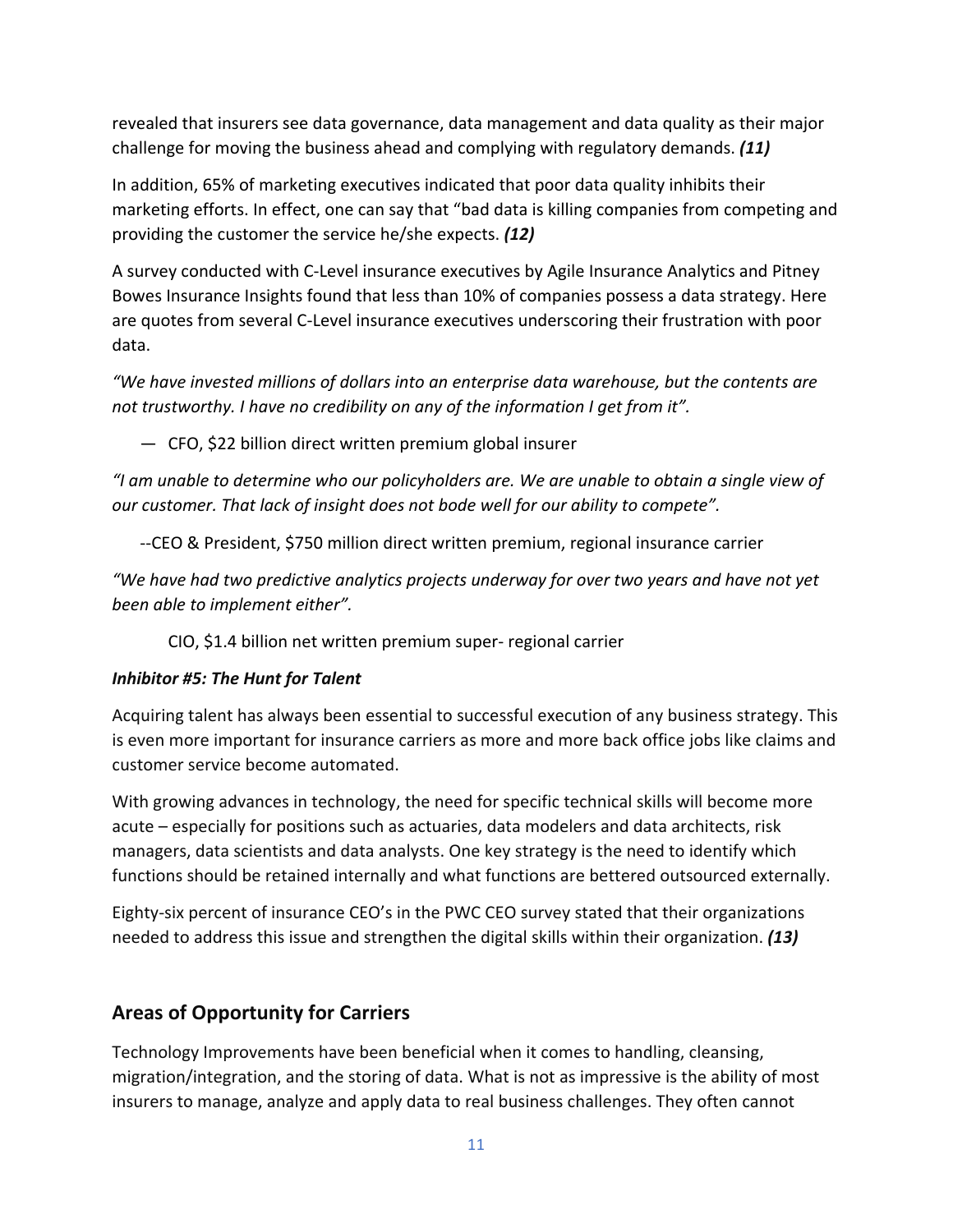support the new, unstructured sources of data available. Both legacy and new core processing systems possess and use different data models, data definitions and data formats.

#### **Data Management Tools and Processes**

An initial area of opportunity for carriers to obtain better control, management and use of its data is to put into place the proper data management, data governance and data quality foundations. Most carriers have yet to implement these needed data management building blocks that can minimize data problems and attain the elusive "one-version" of the truth (and a single view of its customer).

These necessary data management/data governance foundation pieces include:

- A Data Governance Committee and process
- Formal Data Strategy
- Enterprise Business Glossary/Data Dictionary
- Metadata Repository
- Data Quality Program
- MDM tools and processes

# *External Data/Big Data/Data Sharing*

Another area of opportunity for insurers is the use of external data. Outside of the traditional third-party data used by insurers to do risk assessment or traditional claims adjudication, insurance companies have not captured nearly enough external data -- even when that data is public or free (such as census data and economic type data). Most carriers are missing a plethora of non-traditional third-party data, both structured data and unstructured data, as part of their toolkit.

Most organizations believe that using third-party data and big data will benefit their underwriting profitability and claims efficiency, while improving cost savings. They also believe the use of external data would increase their ability to gain deeper insight into their customer base and better understand customer needs and preferences. They see third-party and big data as an absolute "must" to be competitive going forward. *(14)*

This particular survey also highlighted a number of issues inhibiting carrier use of third-party data. These include:

- Limited or no means to determine the value that can be achieved by the third-party data they use. More specifically, they had no means to measure the impact of thirdparty data to their organization.
- The amount of time and cost of interfacing the third-party data source with the company's infrastructure. Companies reported that this effort would require a six to nine-month timeframe to build the interface between the third-party source and the company's internal systems.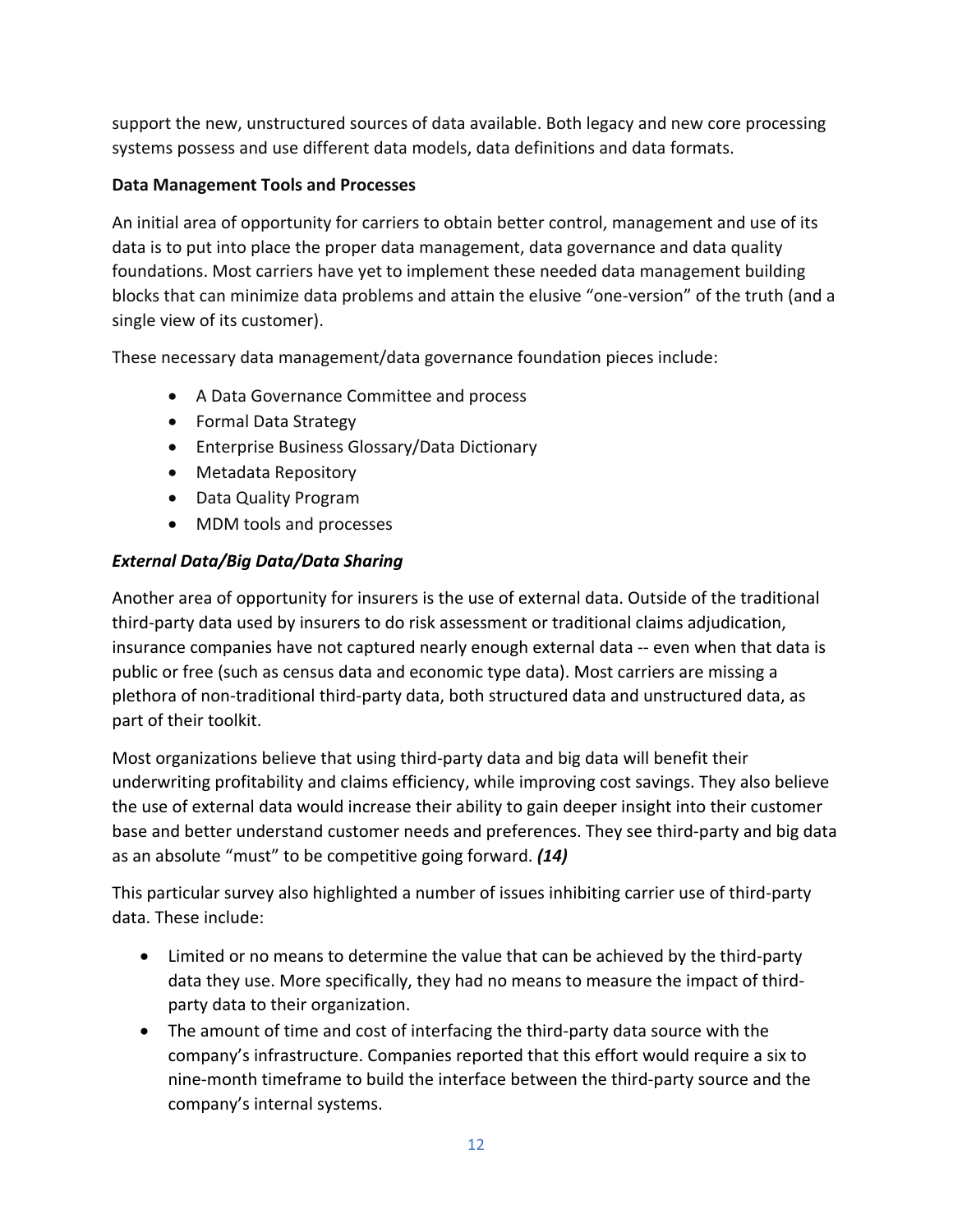• No formal search process was in place for identifying third-party data and no plan existed on where and how to use third-party data.

In contrast, there were several good examples of insurance companies' purchasing data. These included:

- Insurance carriers who write commercial trucking insurance commonly purchase data from data aggregators like the Central Analysis Bureau (CAB). CAB accesses safety and performance-related data from the US Department of Transportation's Federal Motor Carrier Safety Administration (FMCSA) agency. The FMCSA receives and stores public motor carrier safety data from approximately 3.5 million roadside inspections of trucks and investigations from over 100,000 crash reports each year.
- One carrier used this data to develop a more sophisticated predictive model for better understanding their trucker accounts as they related to risk selection and pricing. This safety data was further supplemented with traffic density, litigation, crash and usage data to determine how and where the customer's vehicles were being driven, and how the account's risk needed to be assessed and priced.
- A multi-national insurer was looking to better understand its specific distribution channel. In effect, it was attempting to better understand the "make-up" of their agency force. This effort involved the integration of data from several data sources: its agency management system, its agency licensing system, and Dun & Bradstreet. Use of this data allowed the carrier to obtain a better understanding of their agents. This data provided a broader picture of an agent's overall portfolio size by line of business, the names of the agency's principal(s), number of producers, the number of insurers the agency represented, etc.
- Another carrier, State Farm, received mileage information from insured vehicles that were taken from a data aggregator who was getting mileage data from car dealerships. In one instance, an insured received notice from State Farm that his low mileage discount was being terminated stating that "the insured had exceeded the 5,000-mile limit for the low mileage discount". The insured later learned that it was commonplace for car dealers to sell vehicle information, including odometer reading counts to insurers or their proxies. In this particular case, the data being used by State Farm was LexisNexis' Vehicle History service. *(15)*

#### *Data Privacy and Security Regulation*

Regulations concerning data privacy and security have been increasing from a governmental standpoint. A key driver of this focus has been the numerous cyber security attacks that have affected large and small companies – and have led to massive breaches of personal data. Many of these newer regulations are geared toward strengthening consumer privacy protection. This has become a worldwide phenomenon. The EU passed the General Data Protection Regulation (GDPR), while many individual states in the US have adopted their own privacy protection laws.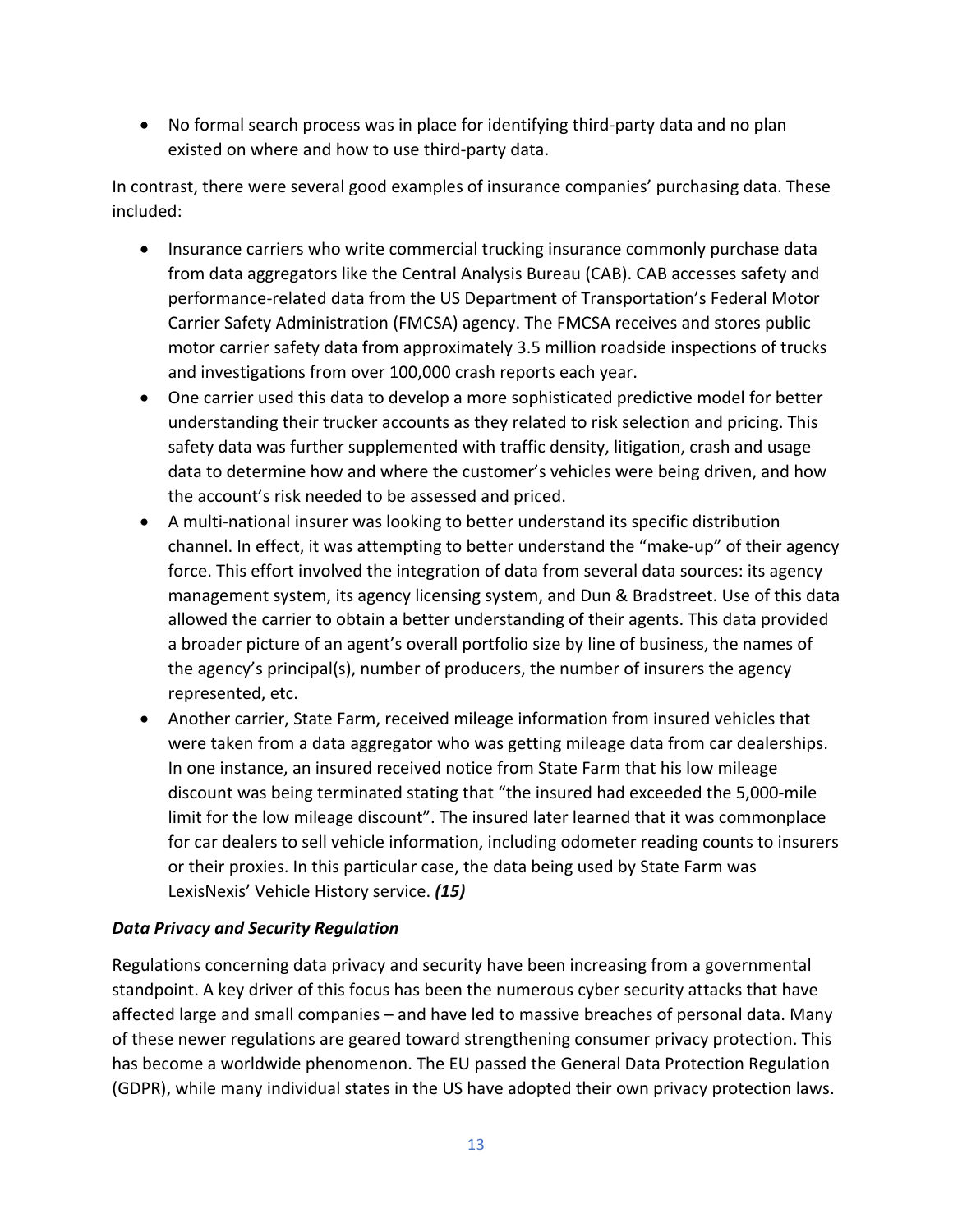Basel II and Solvency II directives in the EU require organizations to have more detailed and sophisticated data management processes in place. These types of requirements are almost certain to be initiated in the future for financial institutions and insurers in the US. And with more to come. A number of enacted state laws have given consumers the right to restrict the use of their personal data.

Consumer protection of data and compliance with these new and pending regulations by insurers can be seen as an inhibitor to carriers looking to capture certain customer information in addition to foregoing needed data investments.

However, there are technology options to address these data privacy concerns. Advancements have been made in data governance and security controls that can enable the use of more data while maintaining the proper compliance related to sensitive data.

#### *Data Monetization*

It should be noted that there are carriers using data to *generate revenue* for the organization. This opportunity is referred to as *direct data monetization.* Direct data monetization opportunities can be in the form of:

- Selling data directly to another organization
- Selling data through brokers or third-party end users
- Offering/selling data via a subscription service
- Bartering or trading data with another company

Although there are no formal counts on the number of organizations that buy and sell data, it is estimated that there could be thousands of organizations involved in these practices. McKinsey indicates that Telematics and UBI data alone will represent a \$750 billion value pool by 2030. *(16)* It is suggested that as insurance companies begin to become more sophisticated in managing and controlling their data, this concept of direct data monetization can and will become popular as insurers do possess significant volumes of data.

# **Important Steps to Take Now**

What steps can insurance companies take to become customer-centric and provide a "valuable customer experience"? Many carriers realize that they can make more actionable insights and predictions if they have reliable customer data readily available. The key is to begin a proactive approach at digital modernization. This includes:

- 1. Obtain senior management commitment to obtain a more personal, 360-degree view of the customer.
- 2. Make customer data a corporate asset while managing it like other valuable corporate assets.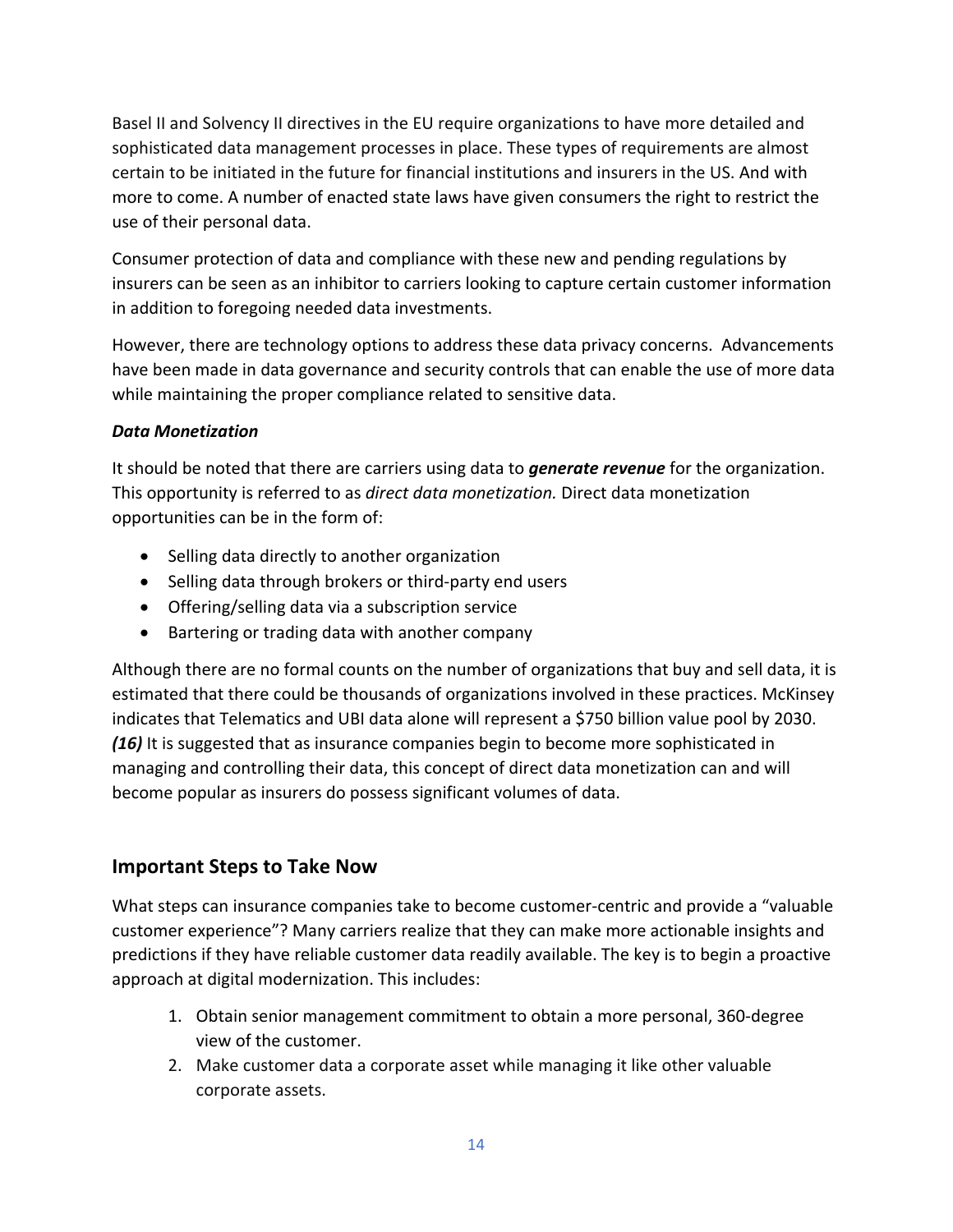- 3. Develop the needed business case on how the complete view of the customer can benefit the company.
- 4. Undertake a company "readiness assessment" for data acquisition, ownership and usage.
- 5. Put into place a formal data governance steering committee made up of business and IT executives and a workable program.
- 6. Develop an enterprise data strategy, including people, processes, technologies and organizational issues.
- 7. Identify and connect pertinent customer data from internal and external sources. The key is to connect to a few data sources at first and then do a phased approach for expansion of data sources. Start with available internal customer data.
- 8. Clean the data. View and promote data quality as critical to the organization. This is critical! The data quality process is to be an on-going program as captured data can become obsolete quickly and needs to be "refreshed" continually. For example, Informatica states that 30% of a marketing database will be out of date within a year.
- 9. Create a master customer record to be used to build a trusted customer profile one that is centralized and used as the "one version of the truth" for customer data for the enterprise.
- 10. Connect other related data by identifying and connecting people, places and things that matter to the business. Consolidate redundant customer data silos and implement tight controls and synchronization processes.
- 11. Enrich the data by understanding what data sources will enhance the customer experience and will add more value to the existing data (i.e., Dunn & Bradstreet business data, social media data, etc.). Identify potential partners for exchanging/obtaining external data that can add value to better understanding your customer.
- 12. Provide the enterprise with a uniform view of the customer.
- 13. Remember, customer data enhancement is a journey not a project. It is a continual process.

#### **Powering the Digital Transformation in Insurance**

Insurance must embrace and advance digital transformation. In just the last 10 years alone, the insurance industry has witnessed an explosion of technological advances that have directly impacted the entire value chain – from policy administration to claims management to customer service.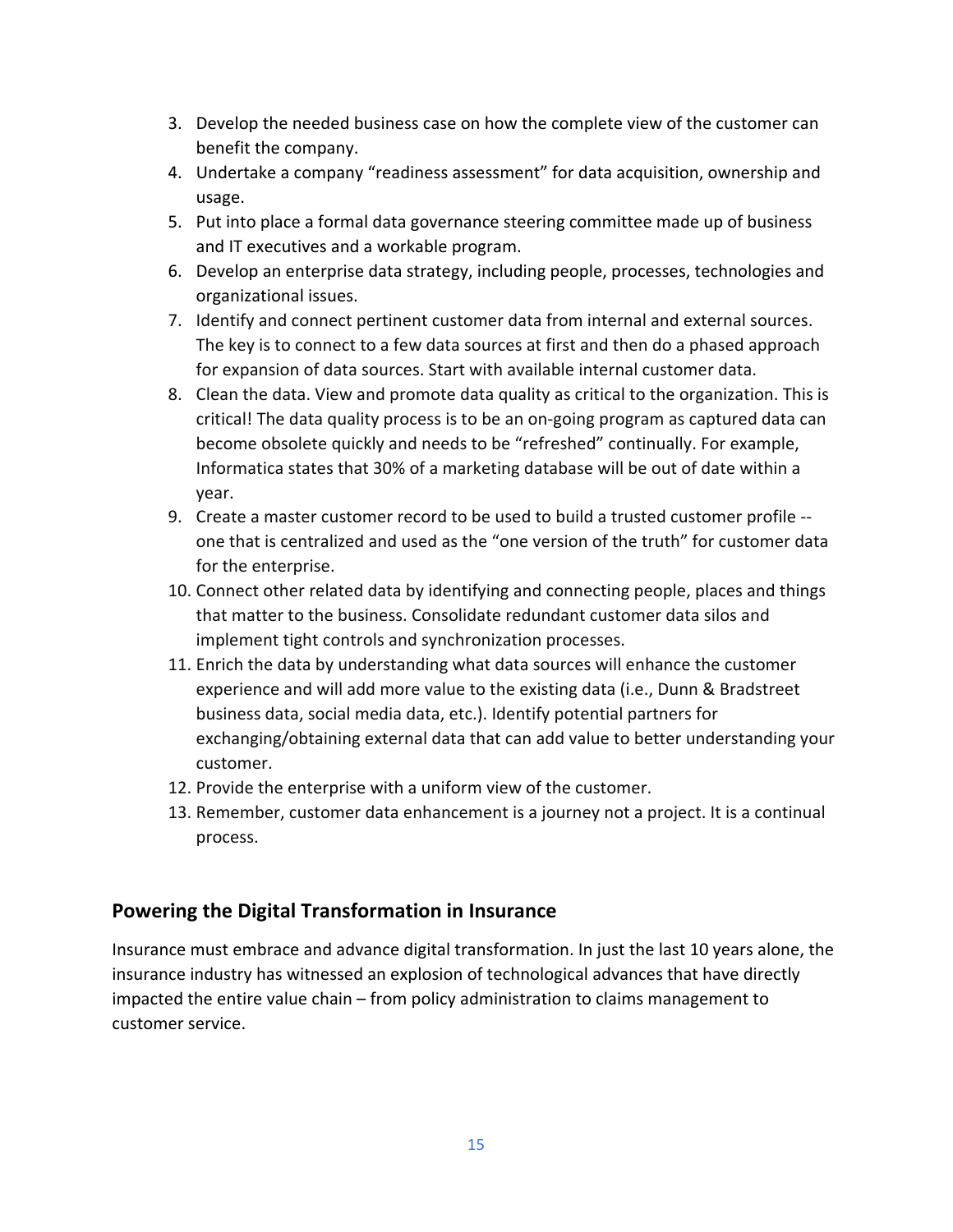During this time, it has also become clear that if insurers wish to take advantage of these newer technologies to gain a better understanding of their customers, the one key ingredient continues to be elusive.

That key ingredient is data.

And there are a growing number of examples of change in this arena. Take USAA as a case in point. USAA is a carrier and financial institution based in San Antonio, TX, that provides insurance, banking, investments and retirement products to more than 13 million members. The company's insureds are comprised of military personnel (both present and past).

USAA promotes a strategy of "business for life" and strives to have a clear understanding of their customers' and members' needs and wants. USAA's success is the result of several factors including the data they capture, the integration of that data into its business systems, and the use of state-of-the-art analytics and applications programs. All of this has helped the company gain tremendous business insight and experience. In turn, it has helped it transform from a reactive to a more proactive stance, with the ability to anticipate a customer's life changing event, such as marriage or birth of a child.

Data continues to be the fuel that powers the technology for digital transformation. Capturing it, managing it and taking full advantage of this important asset requires great skill and expertise. But the benefits are immense. Data has become the foundation for the customer centric evolution (and revolution) -- and the driver for a carrier's competitive edge.

Could the next insurance trend – *that of data transformation* – be right around the corner? We think so. And the opportunities are endless.